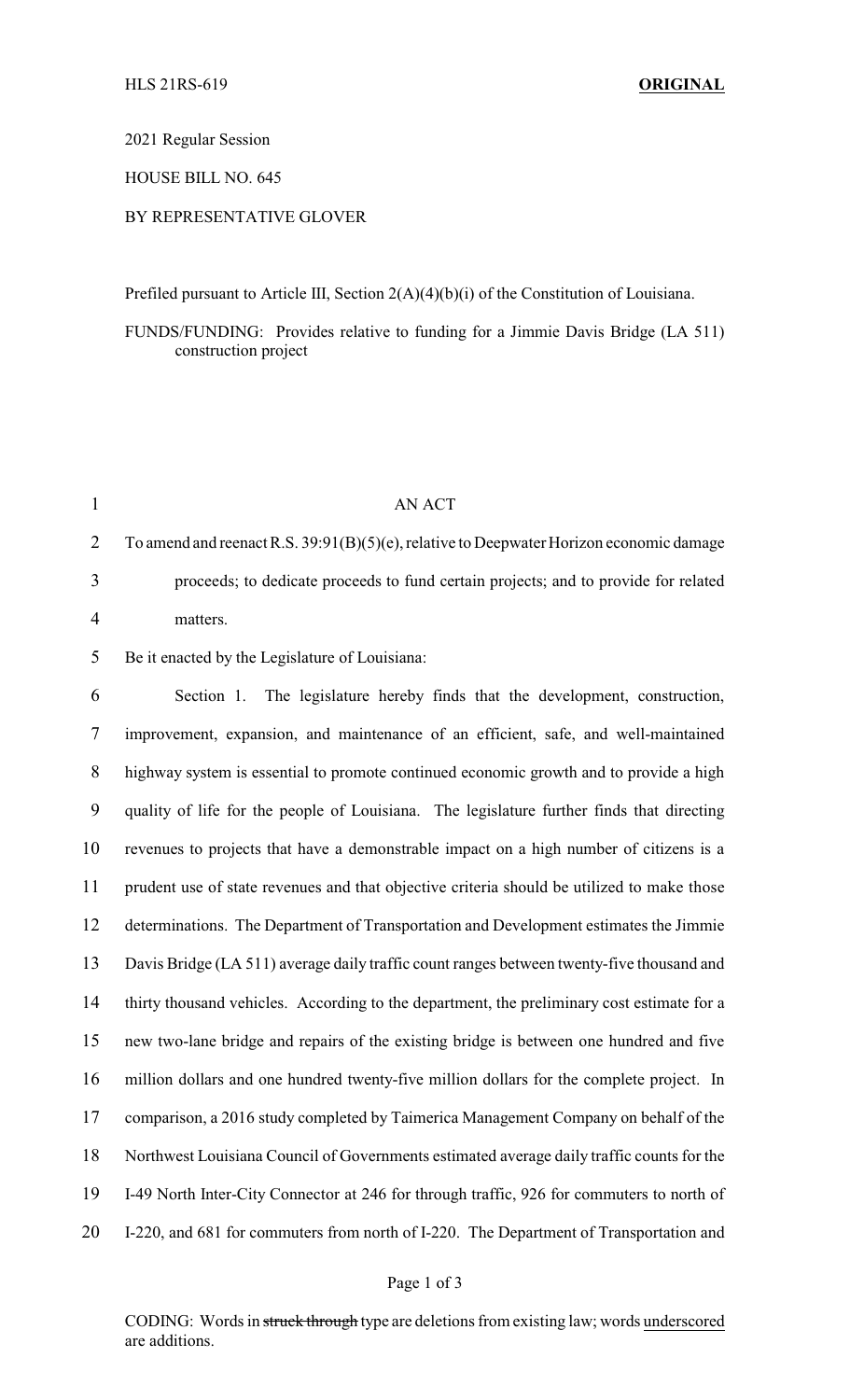| 1              | Development estimates the project will cost approximately five hundred sixty million    |  |  |
|----------------|-----------------------------------------------------------------------------------------|--|--|
| $\overline{2}$ | dollars.                                                                                |  |  |
| 3              | Section 2. R.S. $39:91(B)(5)(e)$ is hereby amended and reenacted to read as follows:    |  |  |
| $\overline{4}$ | §91. Deepwater Horizon Economic Damages Collection Fund                                 |  |  |
| 5              | $\ast$<br>$\ast$<br>$\ast$                                                              |  |  |
| 6              | B. All economic damages proceeds from the DWH litigation in excess of the               |  |  |
| 7              | first two hundred million dollars deposited in the Fiscal Year 2015-2016 Deficit        |  |  |
| 8              | Elimination Fund shall be deposited by the treasurer as follows:                        |  |  |
| 9              | $\ast$<br>$\ast$<br>$\ast$                                                              |  |  |
| 10             | (5) Beginning July 1, 2020, and each fiscal year thereafter through and                 |  |  |
| 11             | including Fiscal Year 2034, in such amounts as remain after payment of amounts due      |  |  |
| 12             | on bonds and related expenses as provided in the documents pursuant to which bonds      |  |  |
| 13             | were issued under the provisions of this Section, the state treasurer shall immediately |  |  |
| 14             | transfer the annual payments of fifty-three million three hundred thirty-three          |  |  |
| 15             | thousand three hundred thirty-three dollars to the Construction Subfund of the          |  |  |
| 16             | Transportation Trust Fund. The economic damage proceeds shall be used, and the          |  |  |
| 17             | bonds issued by the State Bond Commission pursuant to this Section shall be issued,     |  |  |
| 18             | after paying the costs associated with the issuance of the bonds, solely and            |  |  |
| 19             | exclusively for the following projects and in the following amounts:                    |  |  |
| 20             | $\ast$<br>*<br>*                                                                        |  |  |
| 21             | (e)<br>I-49 North Inter-City Connector in Caddo Parish<br>\$100,000,000                 |  |  |
| 22             | Additional Two Lanes for the Jimmie Davis Bridge                                        |  |  |
| 23             | (LA 511) and Repair of the Existing Bridge<br>\$100,000,000                             |  |  |
| 24             | ∗<br>∗<br>∗                                                                             |  |  |